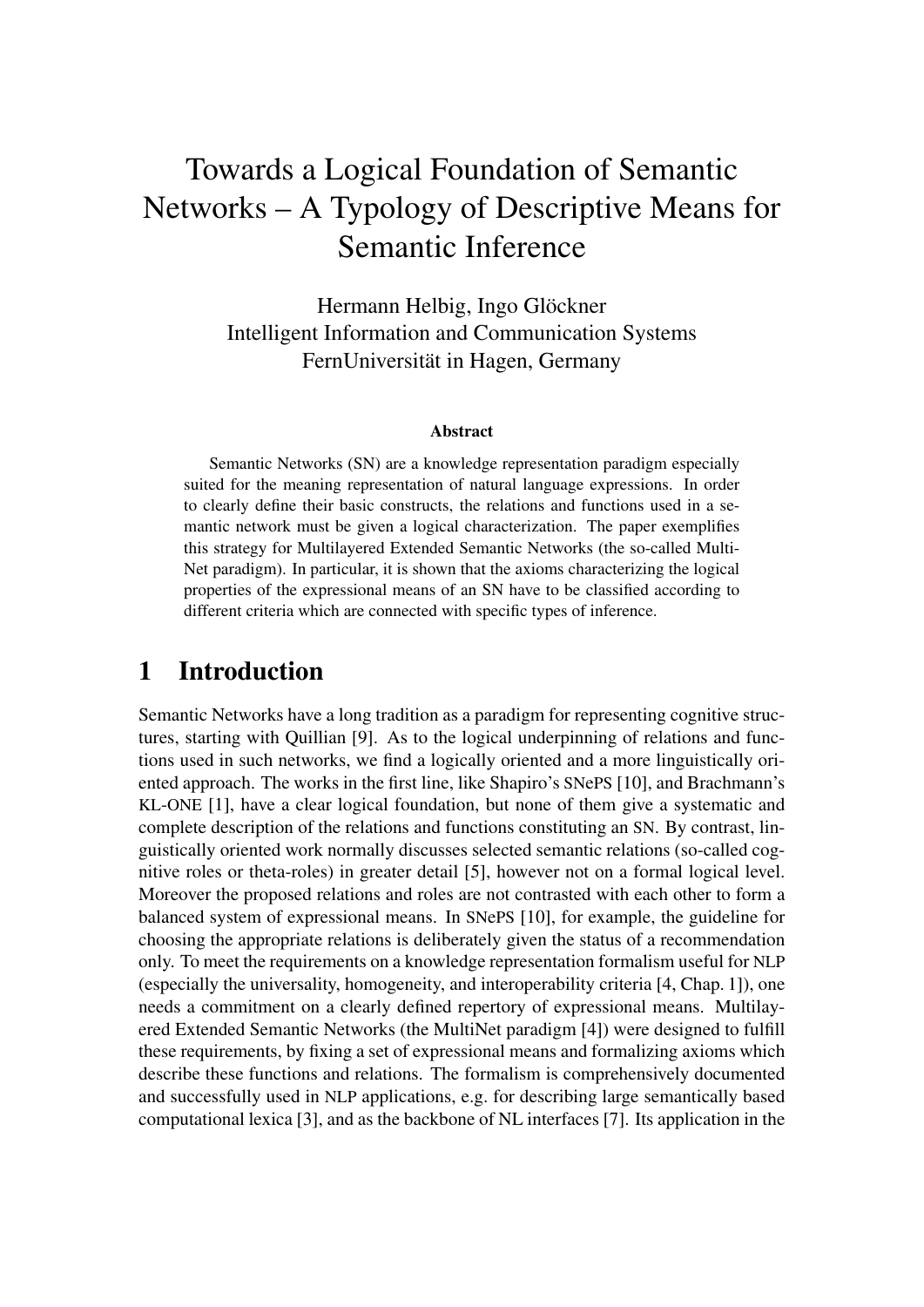

Figure 1: *"It is not true that Peter didn't drive to Boston with his car"*

InSicht question-answering system [2] has been successfully evaluated in CLEF 2004, with a MultiNet knowledge base generated from 4,9 Mio sentences.

MultiNet extends simple semantic networks by the following features: (1) Every node is labeled by a sort from a predefined ontology of sorts and by bundles of layer attributes. (2) MultiNet admits functions and relations of arbitrary arity. (3) The arcs (relations) are formally characterized by associated axioms. (4) Subnetworks can be encapsulated to form concepts of higher order which can be connected to other concepts by relations and functions. (5) The relationships in the network are assigned a knowledge type and thus marked as categorically valid (c), prototypically valid (p), modally restricted (r), or situationally bounded (s) with regard to each argument, as shown in Fig. 1.

## 2 The Expressional Means of MultiNet

To characterize an SN, we need a precise specification of the relations corresponding to the arcs (links). Our formalism provides about 140 relations and functions characterized on the basis of a uniform schema and by logical axioms. Table 1 sketches the relations and functions needed in this paper. MultiNet distinguishes 45 sorts of conceptual entities used to define the signatures of relations and functions [4, Sect. 17.1]. Some of these sorts are explained in Table 1. The sorts are also needed to constrain the applicability of logical rules. For example, the law of double negation holds for semantically total properties (sort [tq]) like dead and its negation alive, where not alive means the same as dead. Another sort [gq] is used for gradable properties like friendly and unfriendly. Although unfriendly means not friendly, the law of double negation does not hold in this case, i.e. if someone is not unfriendly this does not mean that the person is friendly. MultiNet not only classifies conceptual entities by their sorts but also by the values of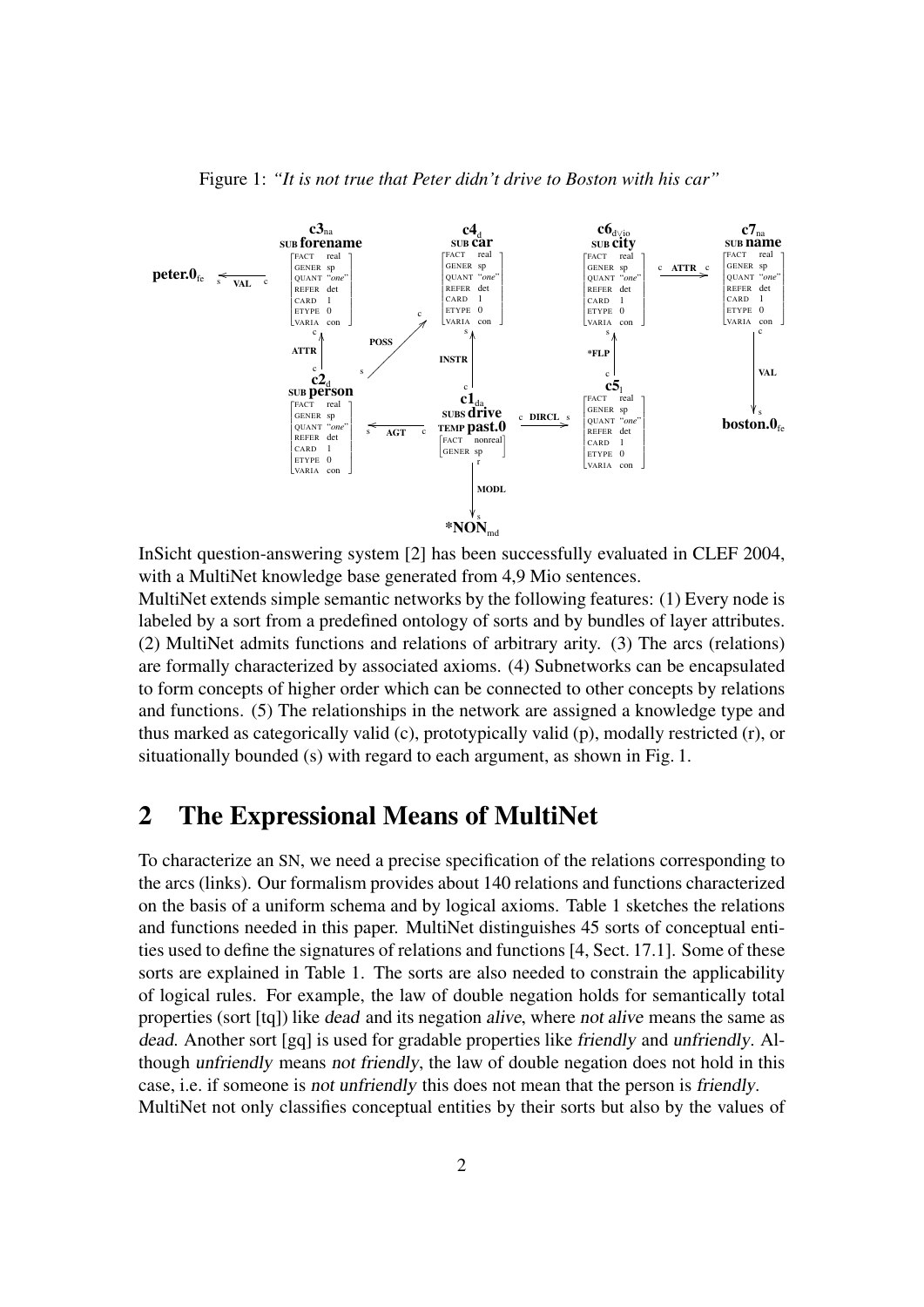| <b>Relation</b> | <b>Signature</b>                       | <b>Short Characteristics</b>                              |
|-----------------|----------------------------------------|-----------------------------------------------------------|
| AFF             | $si \times [o \cup si]$                | C-Role – Affected object                                  |
| AGT             | $si \times o$                          | $C-Role - Agent$                                          |
| <b>ANTE</b>     | $[t \cup si] \times [t \cup si]$       | Temporal successorship                                    |
| <b>ATTR</b>     | $\rho \times \tau t$                   | Specification of an attribute                             |
| <b>AVRT</b>     | $si \times o$                          | C-Role – Averting/Turning away from an object             |
| <b>CAUS</b>     | $si' \times si'$                       | Relation between cause and effect (Causality)             |
| <b>CIRC</b>     | $si \times si$                         | Relation between situation and circumstance               |
| COMPL           | $p \times p$                           | Complementarity relation                                  |
| DIRCL           | $[si\cup o]\times l$                   | Relation specifying a direction                           |
| <b>FIN</b>      | $si \times [t \cup si]$                | Relation between a situation and its temporal end         |
| <b>LOC</b>      | $[o \cup si] \times l$                 | Relation specifying the location                          |
| <b>MIN</b>      | $qn \times qn$                         | Smaller-than relation                                     |
| <b>MODL</b>     | $si \times md$                         | Relation specifying a restricting modality                |
| <b>OBJ</b>      | $si \times [o \cup si]$                | C-Role – Neutral object of a situation                    |
| <b>ORNT</b>     | $si \times o$                          | C-Role – Orientation of a situation toward something      |
| <b>PARS</b>     | $co \times co$                         | Part-whole relationship                                   |
| <b>PROP</b>     | $\rho \times p$                        | Relation between object and property                      |
| <b>SUB</b>      | $\rho \times \overline{\rho}$          | Relation of conceptual subordination (for objects)        |
| <b>SUBS</b>     | $si \times \overline{si}$              | Relation of conceptual subordination (for situations)     |
| <b>TEMP</b>     | $si \times [t \cup si]$                | Relation specifying the temporal embedding of a situation |
| VAL             | $at \times [o \cup qn \cup p \cup fe]$ | Relation between an attribute and its value               |

Table 1: Strongly abbreviated description of relations used in this paper. Explanation of sorts: objects *o* include concrete objects *co* (house) and attributes *at* (height); situations *si* (write); locations *l* (here), times *t* (now), modal descriptors *md* (impossible); properties *p* (dead), quantificators and measurements *qn* (many, two litres), formal entities *fe* (figures or names). The notation *si*<sup> $\prime$ </sup> demands [FACT = *real*], and the notation  $\overline{si}$  demands [GENER = ge].

six so-called 'layer attributes'. Here we are concerned only with two of these attributes: Facticity. We discern three kinds of facticity: [FACT=real] for existing entities (*Eiffel* tower), [FACT=non] for non-existing entities (the light ether), and [FACT=hypo] for hypothetical entities (quarks). Apart from the *extensional negation* expressed by a nonexisting situation with [FACT=non], MultiNet supports the *intensional negation* of a situation *s*, expressed by the relation (*s* MODL \*NON). Both types occur in the example shown in Fig. 1. Facticity must be anchored in the logical language since special inference rules apply to hypothetical and non-existing objects.

Genericity. The GENER attribute (degree of generality) divides the world of concepts into generic objects with [GENER=ge] (house) and specific objects with [GENER=sp]  $(\langle my \text{ house}\rangle)$ . In this way, assertions about the generic concept can be clearly separated from assertions about instances of that concept. Generic concepts are also needed to model prototypical knowledge. Consider "*Lions feed on antelopes*". A modeling by a universal quantifier ranging over all lions would be inadequate because the sentence expresses only default knowledge.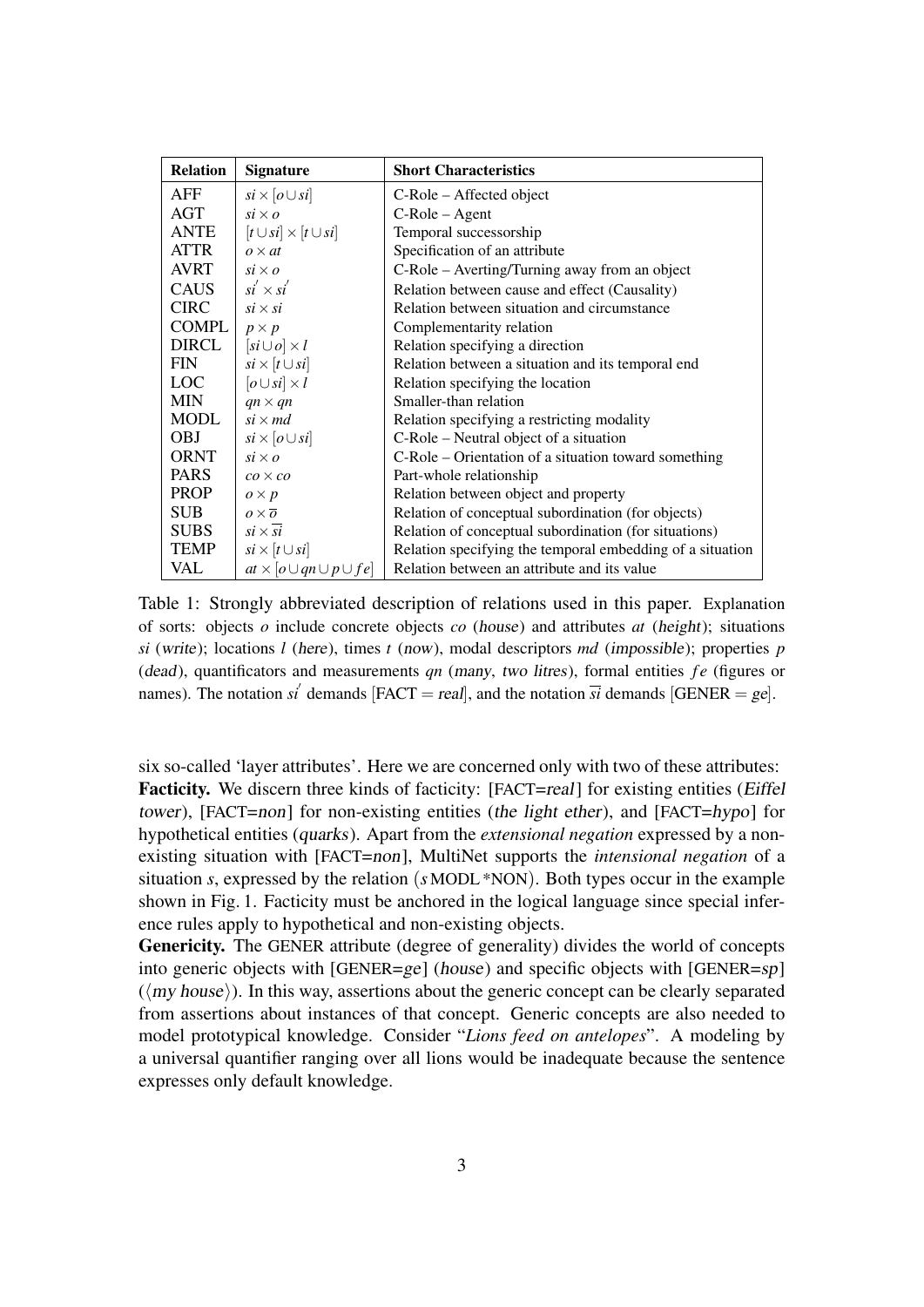## 3 A Typology of Axioms for Inferences over an SN

While a logical expression is either true or false in first-order logic (FOL), a semantic formalism dealing with NL must support different degrees of reliability. Moreover, logical calculi normally do not give a clue how to use the axioms in an effective inference strategy. These considerations suggest the following cross-classification of axioms.

### 3.1 Conceptually Bound vs. Conceptually Non-bound Axioms

R-axioms. From a syntactical point of view, there are two types of expressions describing axiomatic knowledge. The first type contains no lexical constants but only relation and function symbols (apart from logical signs). These expressions are called *conceptually non-bound* or *R-Axioms*. The following R-Axiom connects causality and time, saying that effects never take place before the cause:  $(x \text{CAUS } y) \rightarrow \neg(y \text{ANTE } x)$  (1) Other examples are given by axioms (4), (5), (7) below. Axioms which are conceptually not bound have to be treated with care by the reasoner, since an R-axiom for a relation R can be applied in inferences over the SN wherever R is involved (global effect). Inter alia, R-axioms serve to express the symmetry or transitivity of relations, i.e. properties which are difficult to handle efficiently.

B-axioms. Axioms containing the representative of at least one concept are called *conceptually bound* or B-axioms. Thus, with every selling act *s* there is a buying act *b* entailed by *s*. The corresponding relationship is given by the following axiom:  $(s$  SUBS *sell* $) \land (s$  AGT *a*) $\land (s$  OBJ *o*) $\land (s$  ORNT *d*)  $\rightarrow$ 

 $\exists b(b$  SUBS  $buv$ )  $\land$   $(b$  OBJ  $o)$   $\land$   $(b$  AVRT  $a)$   $\land$   $(b$  AGT  $d)$  (2)

Another example of a B-axiom is (6) which contains only one concept. Such B-axioms have only a local effect, i.e. they are applied only in those cases where one concept has to be connected to another during the inference process. Here, we meet the Frame Problem in Artificial Intelligence: In a B-axiom like (2), only the change of participant roles (like AGT, AFF, AVRT, and OBJ) is specified, but nothing is said about the local, temporal and circumstantial embedding of the main situation (mainly represented by LOC, TEMP, and CIRC, resp.) The transfer of these specifications must be handled by axiom schemata for classes of concepts: While the temporal specification of a selling act like *s* in (2) transfers unchanged to *b*, there is no such transfer of the specification  $(s_1$  TEMP*t*<sub>1</sub>) of a sending act *s*<sub>1</sub> to the corresponding receiving act *s*<sub>2</sub> = s*k*(*s*<sub>1</sub>). For the latter class we have:

 $(s_1$  SUBS  $\langle send\text{-}act \rangle) \wedge (s_1$  TEMP  $t_1) \wedge$  $(sk(s_1)$  SUBS  $\langle receive\text{-}act \rangle) \wedge (sk(s_1)$  TEMP $t_2$ )  $\rightarrow (t_1$  ANTE $t_2)$  (3)

### 3.2 Categorically vs. Prototypically Valid Axioms

Categorically Valid Axioms. It seems to be a contradiction to speak of axioms which are restricted in their validity. But, if we want to formalize natural language semantics, we must also account for *prototypical* regularities.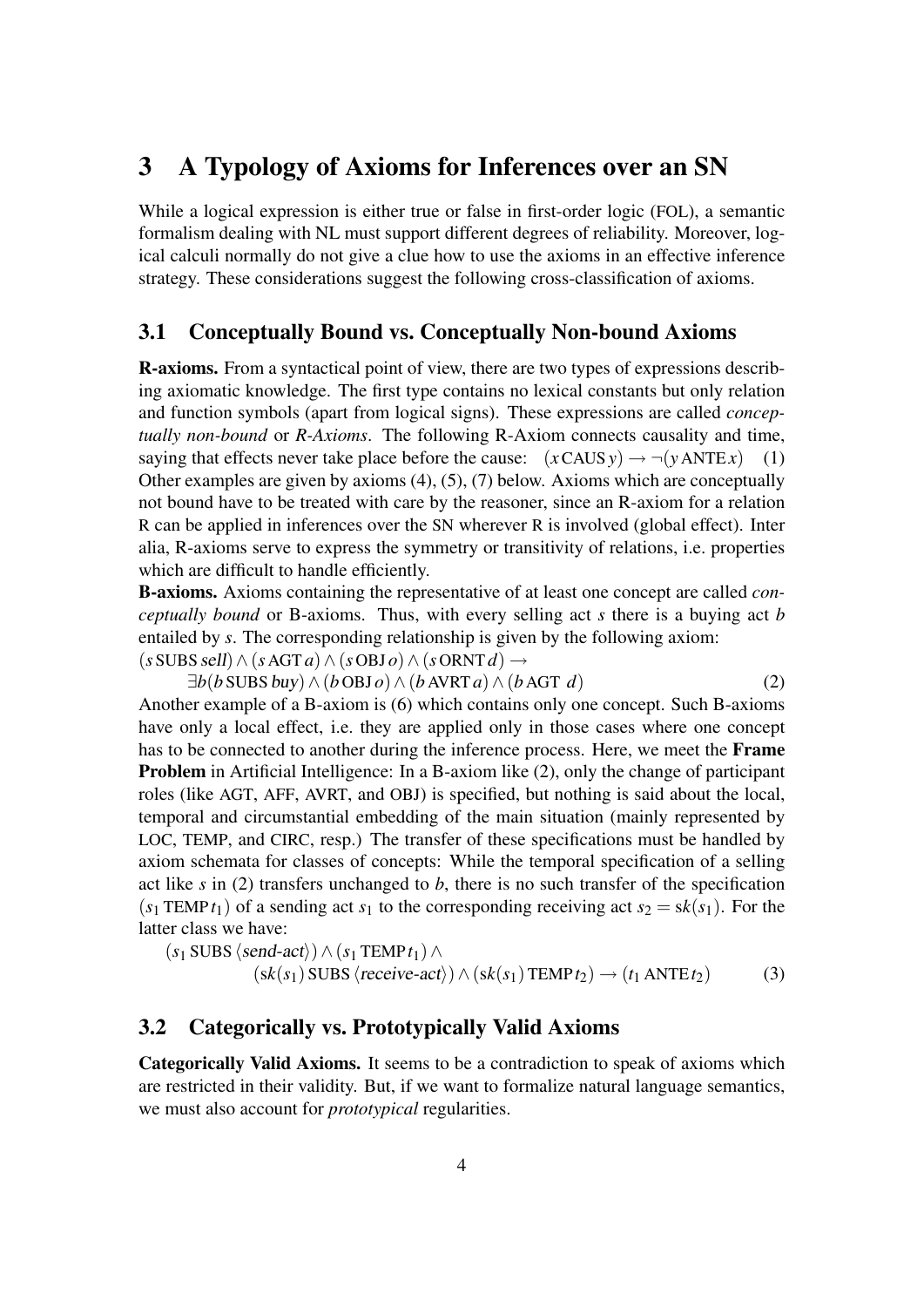The following axiom expresses knowledge which is categorically valid:

 $(p_1 \text{COMPL } p_2) \rightarrow (o \text{PROP } p_1) \vee (o \text{ PROP } p_2)$  (4)

Axiom (4) states that one from two complementary properties (if applicable at all) must hold. It is obvious that there is no exception from this rule.

Prototypically Valid Axioms. By contrast, rule (5), governing the inheritance of the part-whole relationship within the SUB hierarchy, has only the status of default (or prototypically valid) knowledge:

 $(d_1 \text{SUB } d_2) \land (d_3 \text{PARS } d_2) \rightarrow \exists d_4 [(d_4 \text{SUB } d_3) \land (d_4 \text{PARS } d_1)]$  (5) It is a good assumption that a conceptual object subordinated to a generic object inherit known parts from the latter. However, there are exceptions. While ships normally have a keel, there are also ships which have not.

Categorically valid axioms lead to monotonic reasoning, while prototypically valid axioms call for nonmonotonic reasoning. The standard approach to default reasoning based on a truth-maintenance system does not scale up, though. In MultiNet, we warrant that every deduction step involving a default again produces only default knowledge. The newly generated default knowledge has to be checked for *local* contradictions in a neighborhood of the concepts involved. Semantic networks can help defining such neighborhoods as their link structure gives a natural notion of vicinity for concepts.

#### 3.3 Deductive Axioms vs. Destructive Axioms

Deductive Axioms. Many axioms, like (1) through (5), can be used in a deductive process to derive new knowledge, given by the conclusion, provided that the premise be fulfilled. The important feature of monotonic deduction is that no piece of knowledge in the knowledge base must ever be retracted.

Destructive Axioms. There are also axiomatic regularities which not only generate new knowledge but also cancel earlier knowledge. Into this class of 'destructive' axioms we number the derivation of the temporal end of a situation *s*:

 $(e \text{SUBS end}) \land (e \text{ AFF } s) \land (e \text{ TEMP } t) \rightarrow (s \text{ FIN } t) | \text{ DEL } (s \text{ TEMP } \_)$  (6) Thus if an activity *e* ends a situation *s* at time *t*, then a new relation FIN for *s* must be established and the earlier specification of *s* by the relation TEMP must be deleted. While the first type of axioms can be treated by symbolic derivations, the latter type requires actions on the knowledge base like deleting arcs.

#### 3.4 Epistemically Restricted vs. Non-restricted Axioms

Epistemically Restricted Axioms. There are axioms which are epistemically restricted in the sense that their validity is only warranted within a certain epistemic or cognitive context. A typical example is the restricted transitivity of CAUS:

 $(k_1 \text{CAUS } k_2) \wedge (k_2 \text{CAUS } k_3) \rightarrow (k_1 \text{CAUS } k_3)$  (7) This axiom is connected with a fading effect preventing infinite prolongation of causality chains by a presumed (but not strongly valid) transitivity of CAUS. This effect is due to the so-called INUS-conditions [8], i.e. humans asserting a causal relation emphasize